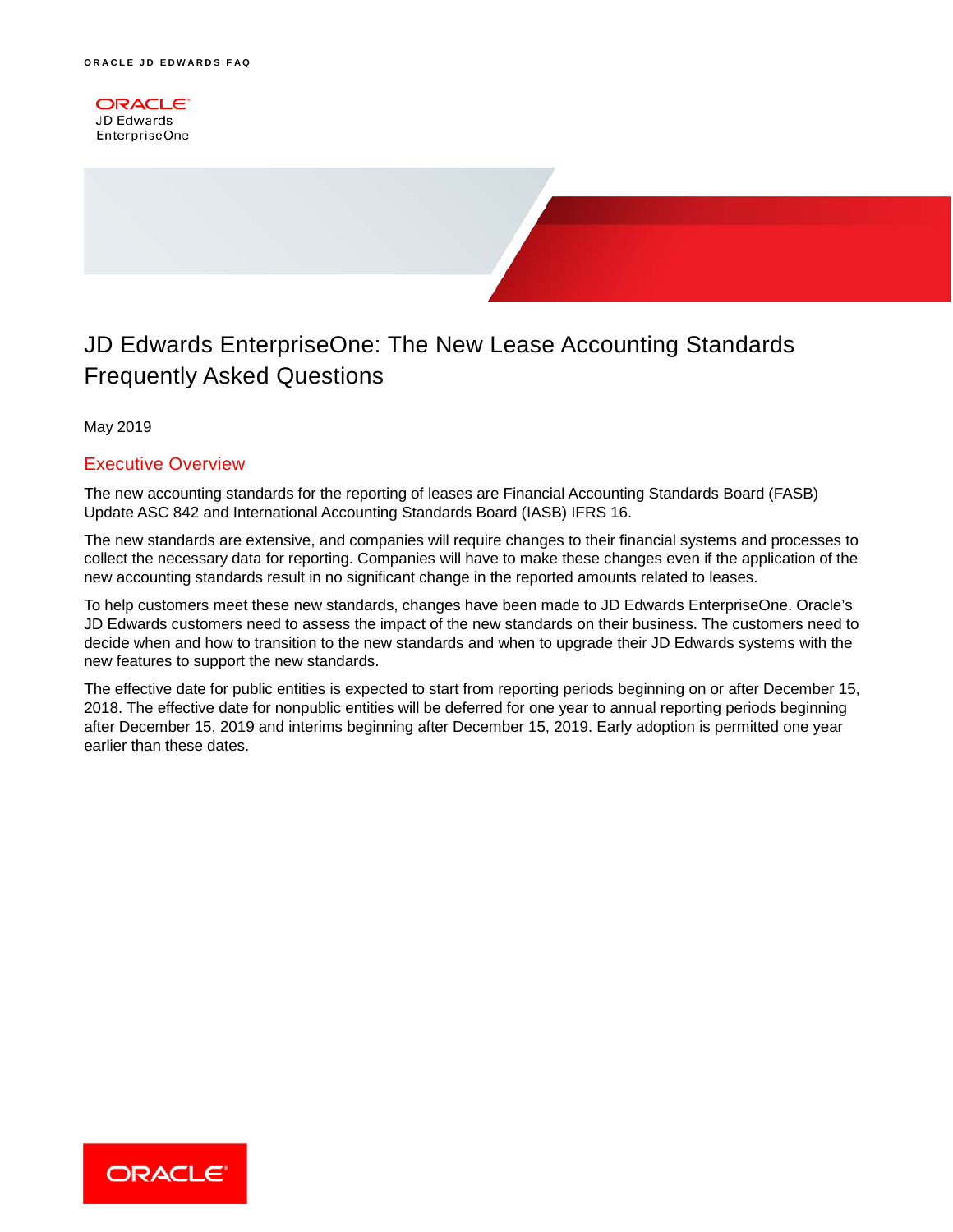

The following is intended to outline our general product direction. It is intended for information purposes only, and may not be incorporated into any contract. It is not a commitment to deliver any material, code, or functionality, and should not be relied upon in making purchasing decisions. The development, release, and timing of any features or functionality described for Oracle's products remains at the sole discretion of Oracle.

## **General**

- **Q:** When did the new lease accounting standards get finalized?
- **A:** The Financial Accounting Standards Board (FASB) published ASC 842 on February 25, 2016, and the International Accounting Standards Board (IASB) issued IFRS 16 on January 13, 2016. These new standards, when implemented, will replace the accounting standards for lease accounting that currently exist under U.S. GAAP and IFRS.
- **Q:** Why are the FASB and IASB issuing these updates to the accounting standards?
- **A:** The primary reason for these updates is to ensure transparency into a company's leased assets and liabilities. Prior to these revised standards, leased assets and liabilities may not be clearly identified as they may be embedded in different parts of the system, including service agreements, as a simple accounts payable transaction, or they are provided along with goods and services. The updated standards also address the need to compare companies that lease assets with those that buy assets. Finally, prior to these updated standards, the standards boards had determined that companies often overestimate obligations that were not reported on the balance sheet. The updated standards are designed to address this issue.
- **Q:** What is the new lease accounting standards?
- **A:** At a high level, lessees must recognize leased assets on the balance sheet for both property (office space, retail space, industrial warehouses, and so on) and non-property (office equipment, vehicles, and so on). Lessors of property will also need to conform to the revenue recognition accounting standard *Revenue from Contracts with Customers*" but following the adoption timeline for the lease accounting standards.
- **Q:** What is the impact on Oracle JD Edwards customers?
- **A:** Virtually all customers that are lessees of property or non-property are affected by the changes and will require software updates to be compliant with the new standards. Companies will need to report their longterm leases of property and non-property on the balance sheet.
- **Q:** What are the differences between the FASB and IASB lease accounting standards?
- **A:** At a high level, the IASB standard requires most lessee leases to be categorized as finance leases. The FASB standard categorizes two types of lessee leases: finance leases and operating leases. There are also considerations to classify some leases for non-balance sheet accounting.
- **Q:** Related to the FASB standard, what distinguishes a finance lease from an operating lease for the lessee?
- **A:** The FASB standard states that a lessee shall classify a lease as a finance lease if it meets any of the following criteria:
	- a. The lease transfers ownership of the underlying asset to the lessee by the end of the lease term.
	- b. The lease grants the lessee an option to purchase the underlying asset that the lessee is reasonably certain to exercise.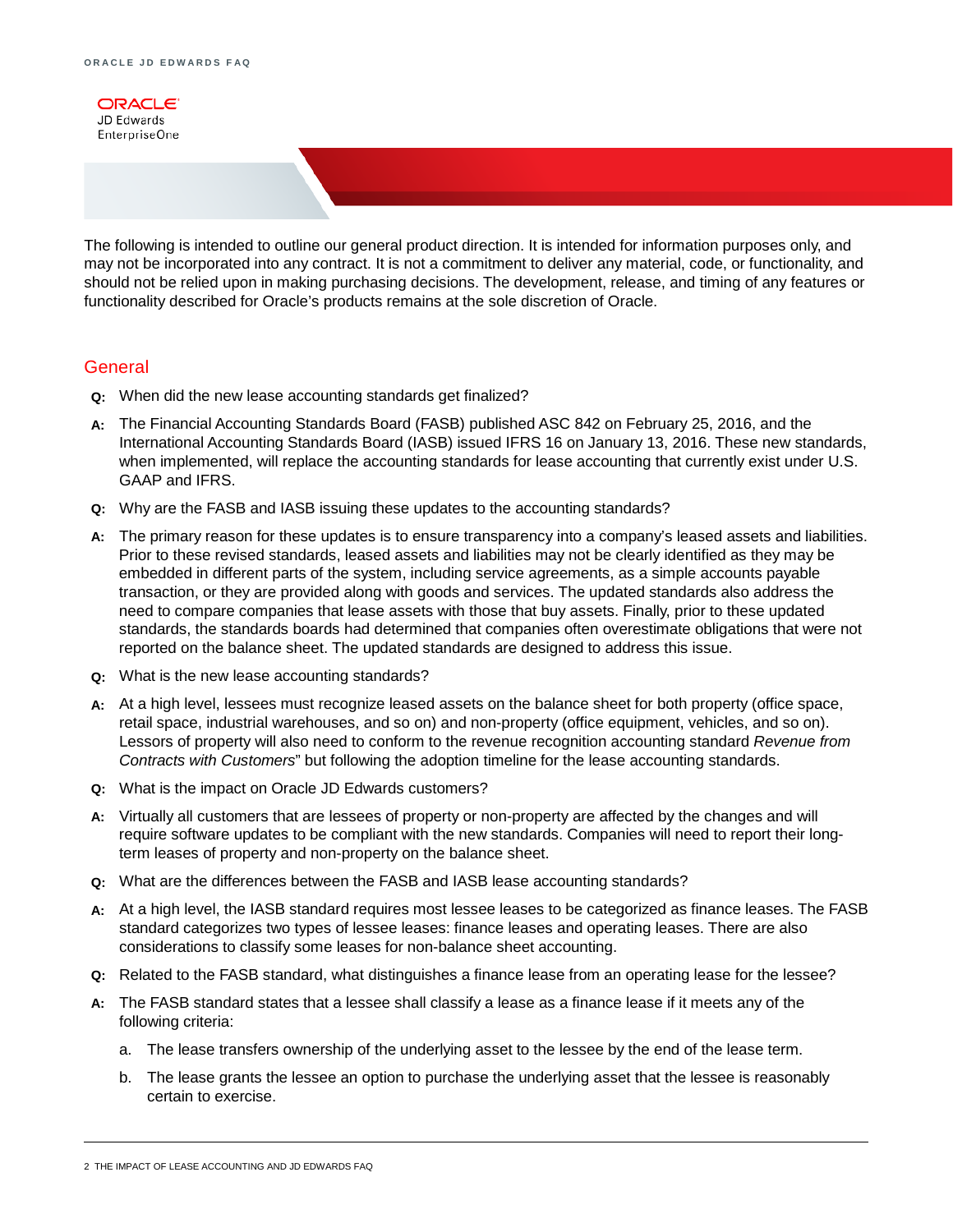

- c. The lease term is for the major part of the remaining economic life of the underlying asset. However, if the commencement date falls at or near the end of the economic life of the underlying asset, this criterion shall not be used for purposes of classifying the lease.
- d. The present value of the sum of the lease payments and any residual value guaranteed by the lessee that is not already reflected in the lease payments in accordance with paragraph 842-10-30-5(f) equals or exceeds substantially the fair value of the underlying asset.
- e. The underlying asset is of such a specialized nature that it is expected to have no alternative use to the lessor at the end of the lease term.

If none of the above criteria is met then the lease is classified as an operating lease.

It is always recommended to check with your internal and external audit firms as well as any financial advisors to determine the classification of each lease.

It is also important to note that operating leases are also reported on the balance sheet.

- **Q:** Are there any enhancements to help transition to the new standards?
- **A:** Yes. There are a number of features within the software that help you transition to the new standards.
	- a. You can import the terms and conditions of your leases from a CSV (comma separated value) flat file into EnterpriseOne using Z table processing. You can also add your leases to EnterpriseOne through the standard lease entry system.
	- b. You can create the lease liability and right-of-use asset amortization schedules at any time prior to adhering to the new accounting standard. This feature enables your accountants to review the lease terms and amortization schedules for each leased asset before using the new standard.
	- c. Using data from the amortization schedules, you can create the leased asset balance sheet balances into an alternate ledger to help you with retrospective reporting. This activity can be done at any time prior to or after adhering to the new standard.
	- d. For companies that are currently using the Real Estate Management system to manage their lease as a lessee/tenant: You can update your existing leases with the new terms that are needed for the new accounting standards while still following the old accounting standard for your existing leases. After you enter the new terms and are ready to use the new standard, you can select an option in the Real Estate Constants to activate the processes that account for your leases using the new standard.
- **Q:** Which releases of JD Edwards will have the enhancements?
- **A:** The enhancements are planned for releases 9.1 and 9.2 of JD Edwards EnterpriseOne.
- **Q:** Will the new lease accounting standard affect accounting processes, IT systems, and/or internal control?
- **A:** Most likely. Some of the possible changes are:
	- Internal controls will require updating, if not completely overhauled, to reflect changes in the accounting policies and processes.
	- Processes might need to be developed or updated to incorporate new management judgments.
	- Systems might need to be updated to capture new data that is used for accounting and additional disclosures.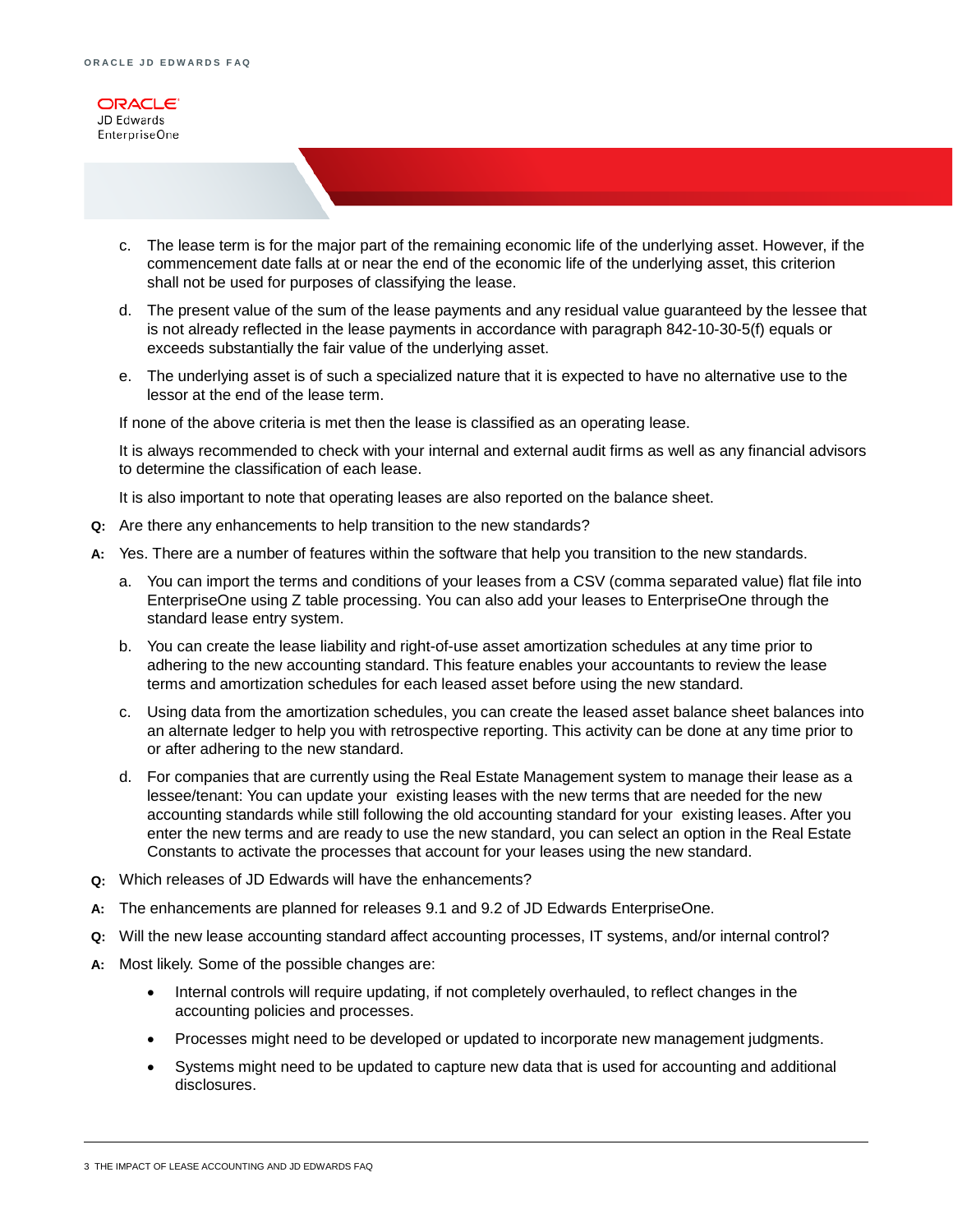

- Some leases might need to be added or updated to track the new attributes related to the new lease accounting standards.
- Revenue recognition process and policy documentation will require updating.
- **Q:** Which businesses are affected by the changes in this accounting standard?
- **A:** Affected entities are those that either:
	- Are lessors of property and/or non-property, or
	- Are lessees of property and/or non-property.
- **Q:** Which JD Edwards releases will support these changes?
- **A:** We have delivered a number of incremental changes to JD Edwards EnterpriseOne releases 9.2 and 9.1. The enhancements delivered include:
	- Revenue Recognition for Real Estate
	- Enhancements to FASB 13 Straight-line rent
	- Balance Sheet Lessee Accounting for Property and Non-Property Assets

See the Product Catalog on **[LearnJDE.com](https://apex.oracle.com/pls/apex/f?p=103254:66:1643307629461:::::)** for more details.

- **Q:** I see that these enhancements are made in the Real Estate Management module. Do I need a license of this module to be able to account for my leased assets under the new standard?
- **A:** Companies with a license for Financial Management have a restricted-use license of the Real Estate Management module. Companies that use the Real Estate Management module under the restricted-use license, do not need a license of this module. The restricted-use license for Real Estate Management can be found at:

<http://www.oracle.com/pls/topic/lookup?ctx=E53430-01&id=EOTLI184>

**Q:** What are the recommended next steps for JD Edwards' customers?

JD Edwards' customers are in different stages of adopting the new standards. Some customers have no awareness about the changes and the impact on their business. Some customers have the awareness, but are yet to develop an action plan. Some customers are more strategic, and have both the awareness and a plan of action for handling the changes.

To be prepared for the changes, companies should take advantage of upcoming software updates from Oracle. We recommend that you upgrade your software before the effective date applicable to your organization in preparation for the transition to the new standard. You should evaluate the potential impacts on financial statements, information systems, processes, and controls.

The direct effect of a change in accounting principles associated with *Revenue from Contracts with Customers* will be a restatement. If a company chooses full retrospective adoption, revenue and the direct effects of change in accounting principles to all contracts must be restated for 2016 and 2017 to show comparative financial statements with a cumulative adjustment as of January 1, 2016.

Use this roadmap to ensure that your company, as well as its management team and staff, is prepared for the transition to the new standards.

1. **Talk** with your internal financial team/auditors/advisors.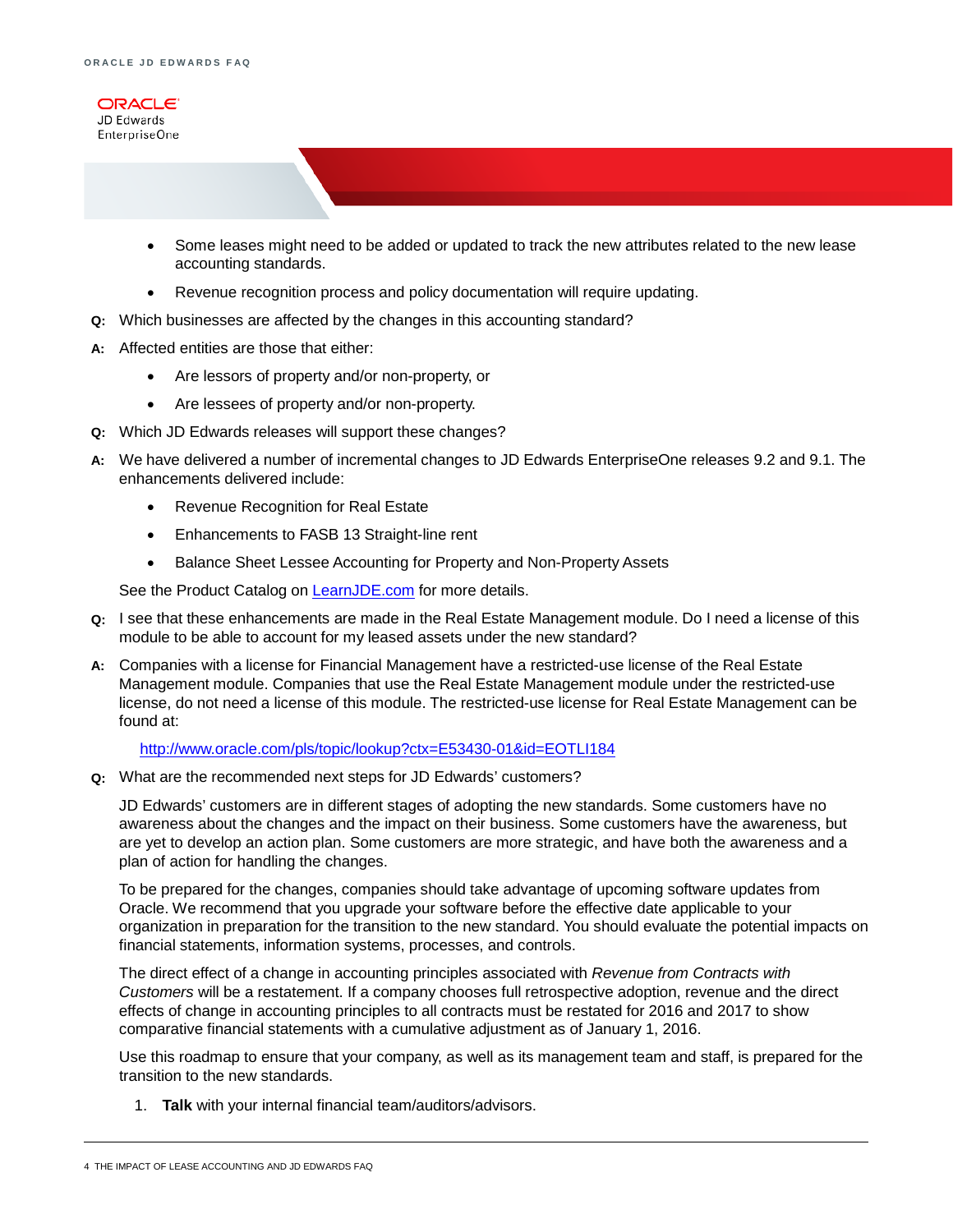

- 2. **Review** periodicals and web sites to stay current.
- 3. **Analyze** the impact of the new standards on your company's leases.
- 4. **Learn** how the JDE software enhancements help to manage this change.
- 5. **Understand** the changes to the current leased assets.
- 6. Establish a cross-functional implementation team including, but not limited to, accounting, tax, IT, legal, and sales personnel. Compensation and benefits personnel may also need to be included. Moreover, external specialists may need to be engaged.
- 7. Understand transition and retrospective adoption of the lease accounting standard and determine how your company will adopt the new standards.
- 8. Find resources to help train your professional staff to ensure effective and efficient implementation of the new lease accounting standards.
- 9. Educate users about the changes they can expect in your company's financial statements.
- **Q:** Where can I find more information?
- **A:** Updates from Oracle's Office of Finance Solutions are available at the [Financials Marketing Blog.](https://blogs.oracle.com/FinancialsMkting/entry/fasb_and_iasb_set_effective)

Updates from the Financial Accounting Standards Board are available at [FASB.org.](https://asc.fasb.org/imageRoot/00/51801400.pdf)

Updates from the International Financial Reporting Standards are available at [IFRS.org.](http://www.ifrs.org/)

Public accounting firms provide a wealth of information and many have updates that address how the new standards impact various industries. The following Oracle partners provide updates on their websites:

- [Deloitte](http://www2.deloitte.com/)
- **[Ernst & Young](http://www.ey.com/US/en/SearchResults?query=Revenue+Recognition&search_options=country_name)**
- **[Grant Thornton](https://www.grantthornton.com/solutions/lease-accounting.aspx)**
- [KPMG](http://www.kpmg.com/Global/en/IssuesAndInsights/ArticlesPublications/first-impressions/Documents/First-Impression-Revenue-2014.pdf)
- [PricewaterhouseCoopers](http://www.pwc.com/us/en/audit-assurance-services/accounting-advisory/revenue-recognition.jhtml)

Be sure to contact your current external auditor for more information, if one of the firms mentioned above is not your auditor.

Find many supporting JD Edwards resources for lease accounting on the Lease Management page on [LearnJDE.com.](https://docs.oracle.com/cd/E84502_01/learnjde/financial_management.html#lease-management)